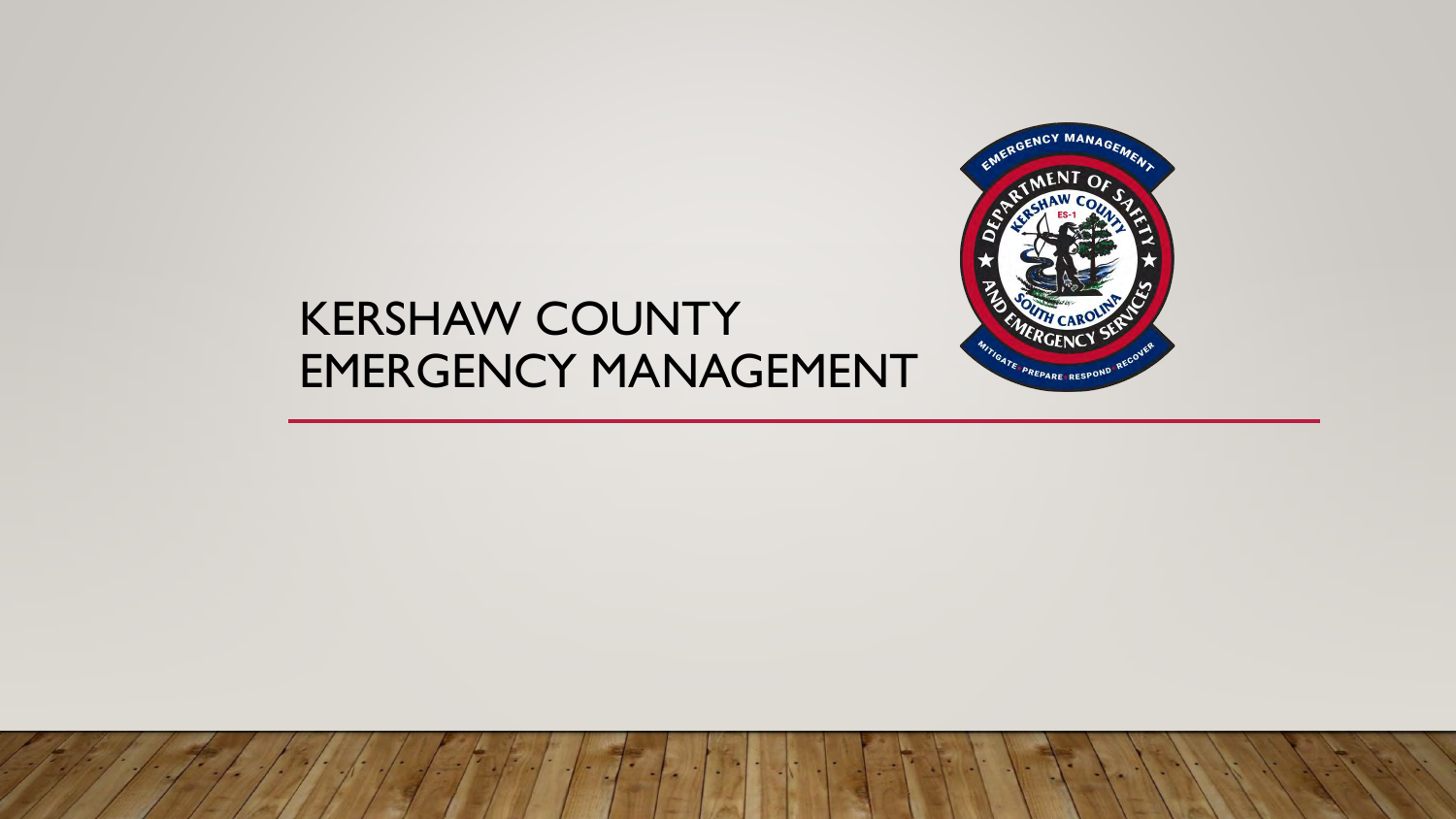# INTRO:

• Kershaw County Emergency Management is one of the six divisions of the Department of Safety and Emergency Services in Kershaw County. We work with the South Carolina Emergency Management Division, Kershaw County Local Emergency Planning Committee, National Weather Service, Volunteer groups and other Public Safety Agencies planning for and responding to disasters.

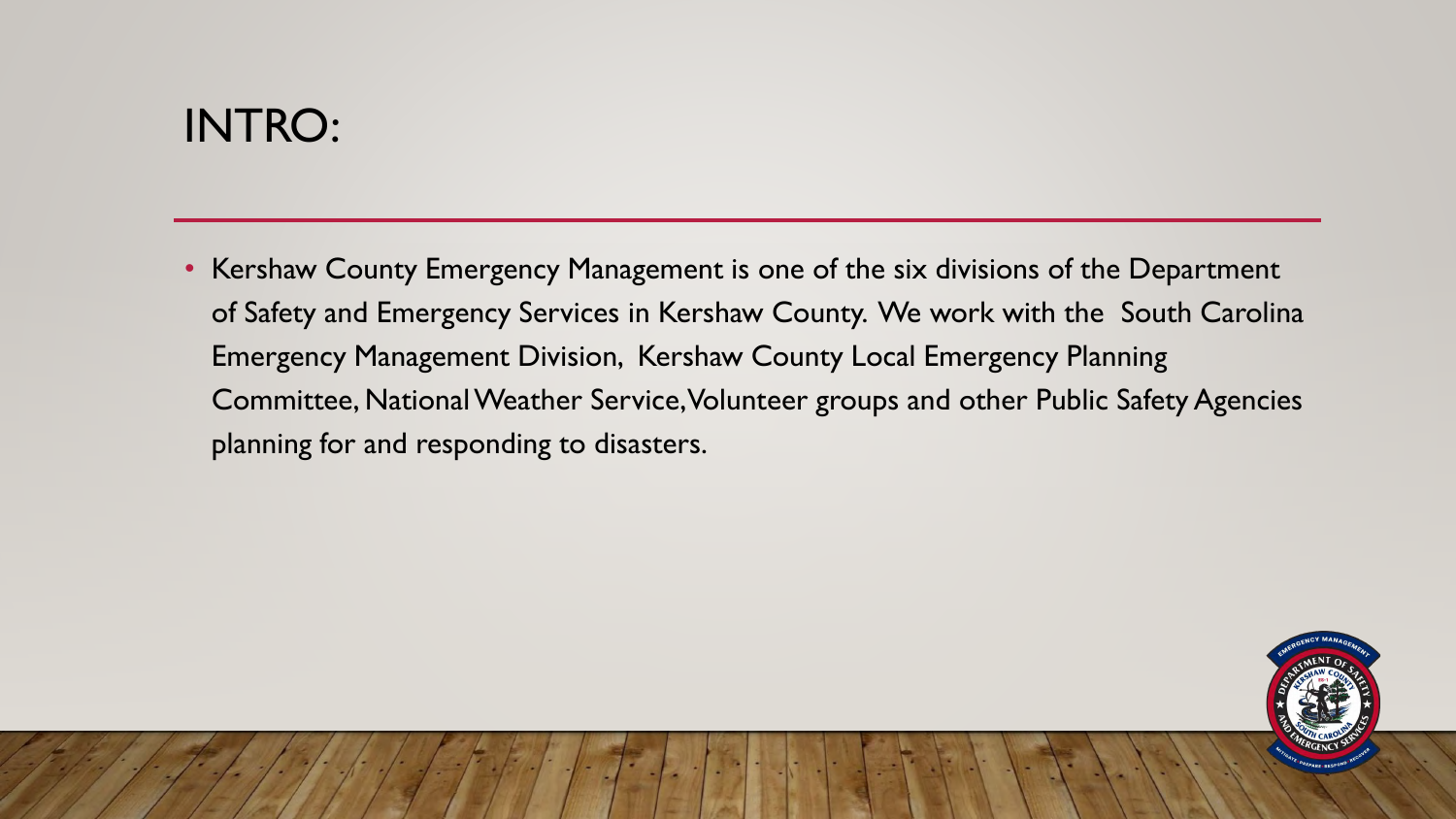#### KNOWING THE TYPES OF EMERGENCIES YOUR COMMUNITY MAY FACE IS ESSENTIAL TO BEING PREPARED FOR THEM.





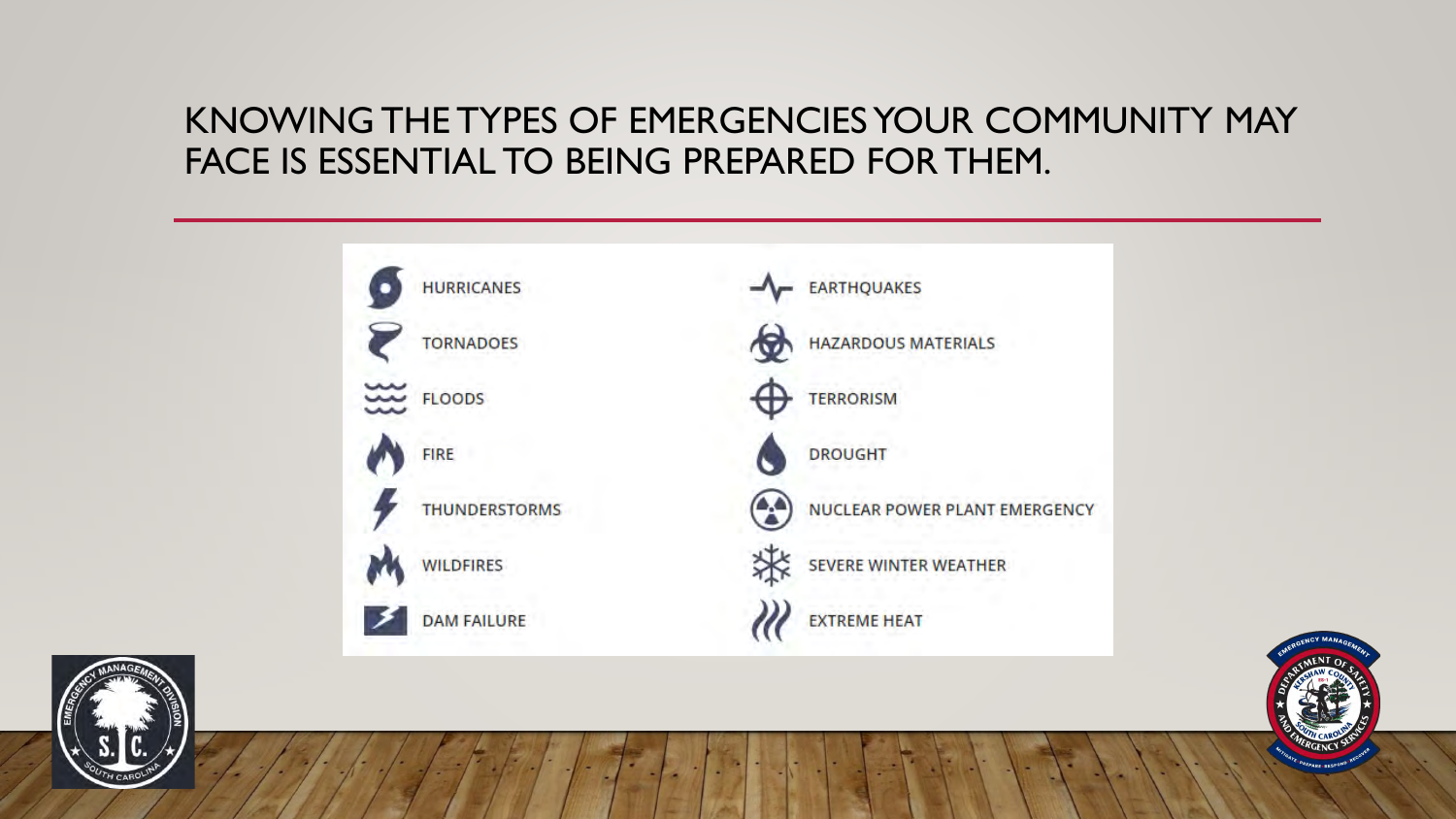#### MAKE A PLAN

#### • **Create a Family Disaster Plan**

Meet with your family and discuss why you need to prepare for disaster. Many families already have an emergency plan for a house fire, so making an all-hazard plan will just add a few more details. Every member of the family will have a role during an emergency, so it is important to share ideas, responsibilities and work as a team when you create your plan.



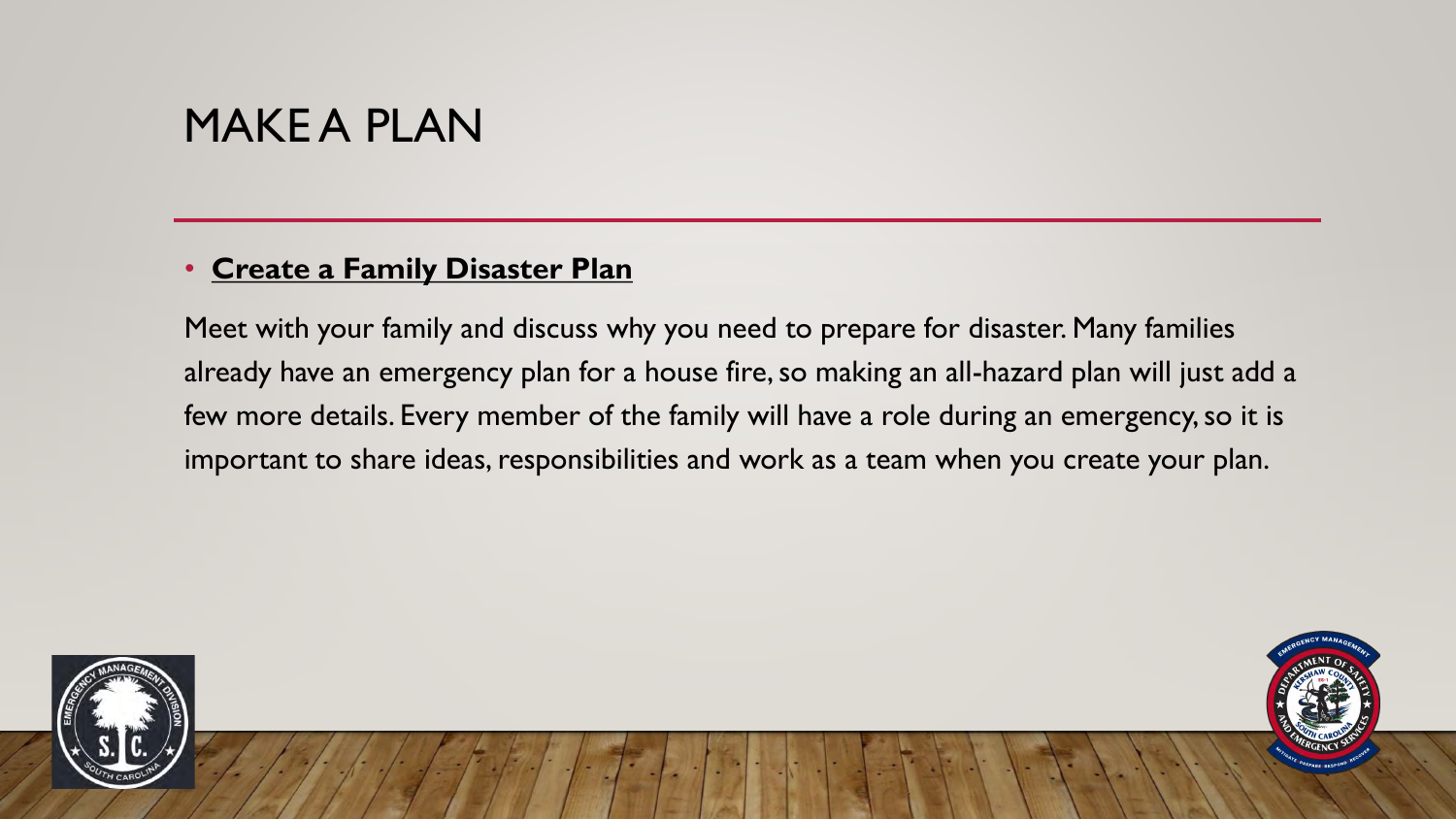# MAKE A PLAN

- Discuss the types of disasters that are most likely to happen. Explain what to do in each case.
- Everyone in the family should know the address and phone number of the designated meeting place. Pick two places to meet:
	- Outside your home in the case of a sudden emergency, like a fire; and
	- Outside your neighborhood in case you can't return home.
- Pick an out-of-town or out-of-state friend to be your "family contact." After a disaster, it is often easier to call long distance than to make a local call. All family members should call this person and tell them if they are safe, and where they are to help reduce panic during an emergency.
- Discuss what to do in an evacuation and keep reference materials distributed by utilities and emergency managers with evacuation zones and routes in a designated area. Take some time to plan for your pets.

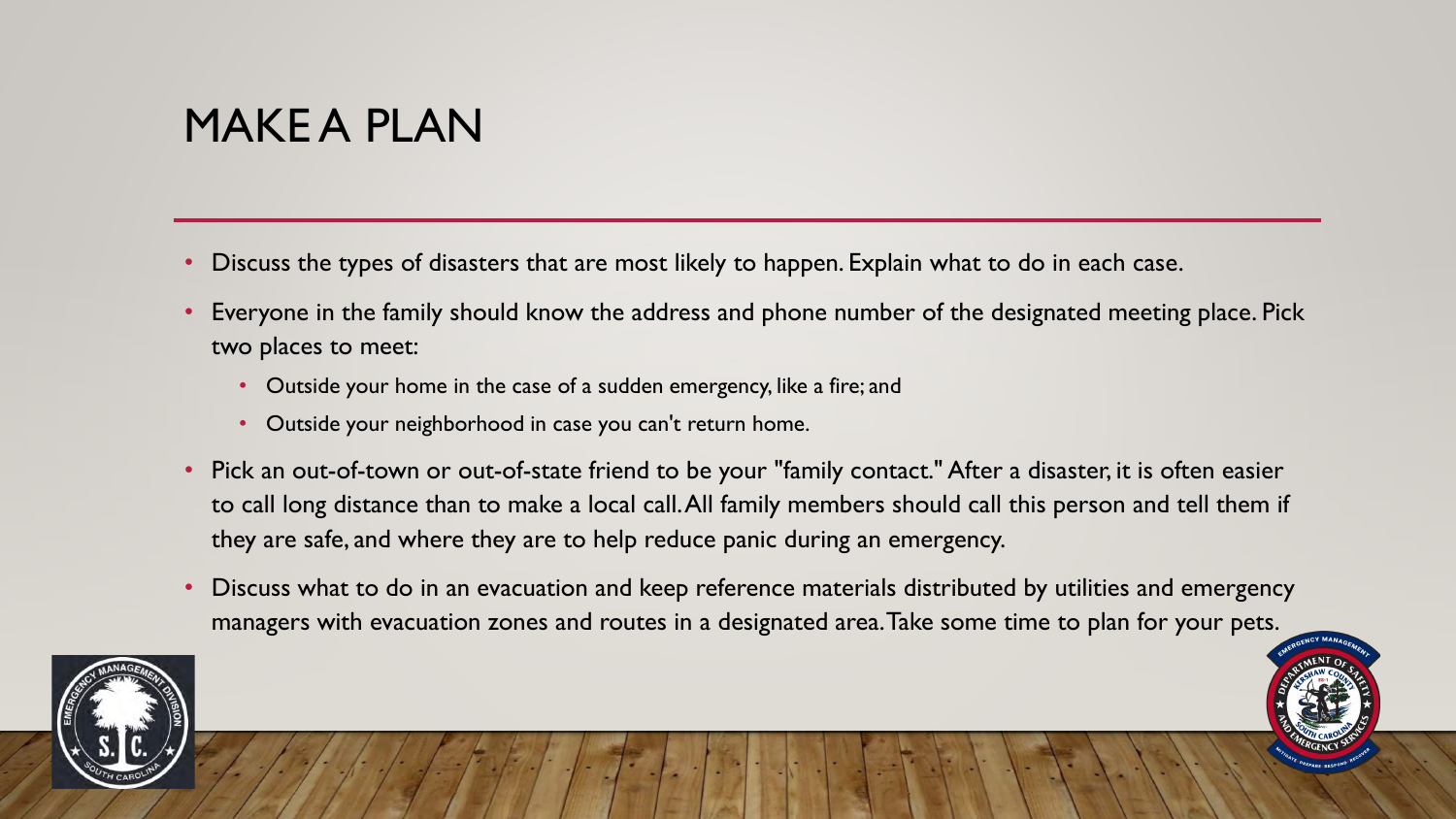# MOBILE DEVICES

• Home and safety preparations for those in a severe storm's path should include preparing mobile devices like smartphones for emergencies. Extreme weather and other major disasters can disrupt communication channels. Your mobile devices could be tools to keep in touch with family, as well as with response and recovery efforts.



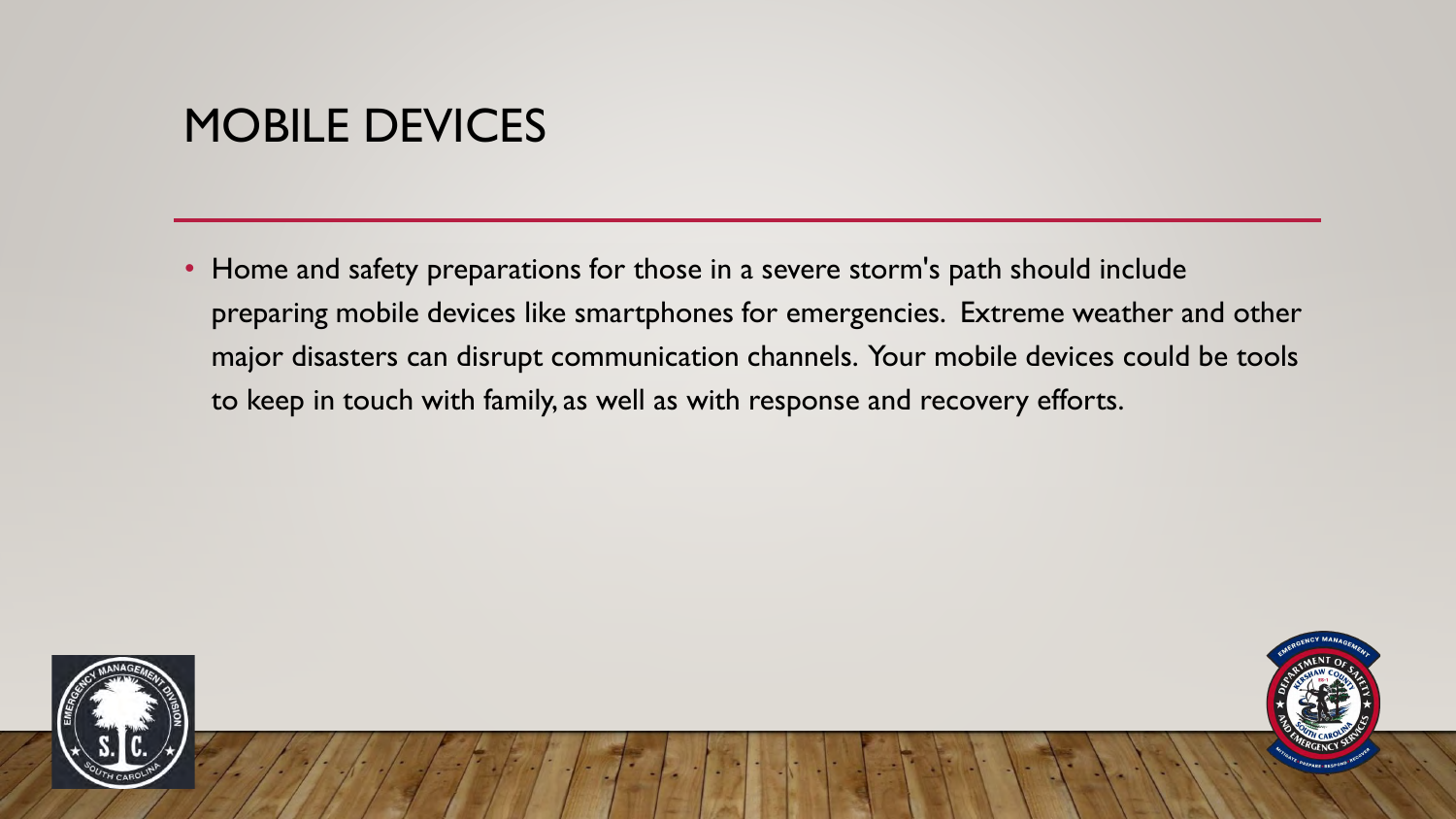# MOBILE DEVICES

- **Create a texting phone tree.** Create a network of contacts, so you can reach them quickly after any sort of extreme weather. Texting may be the only available form of communication. You can also check to see if text alerts are available through businesses and government agencies.
- **Utilize mobile banking apps.** Use mobile banking apps during power outages and when ATMs aren't accessible.
- **Take advantage of insurance apps.** Many insurance companies allow their customers to file claims using their smartphones to quickly start the recovery process.



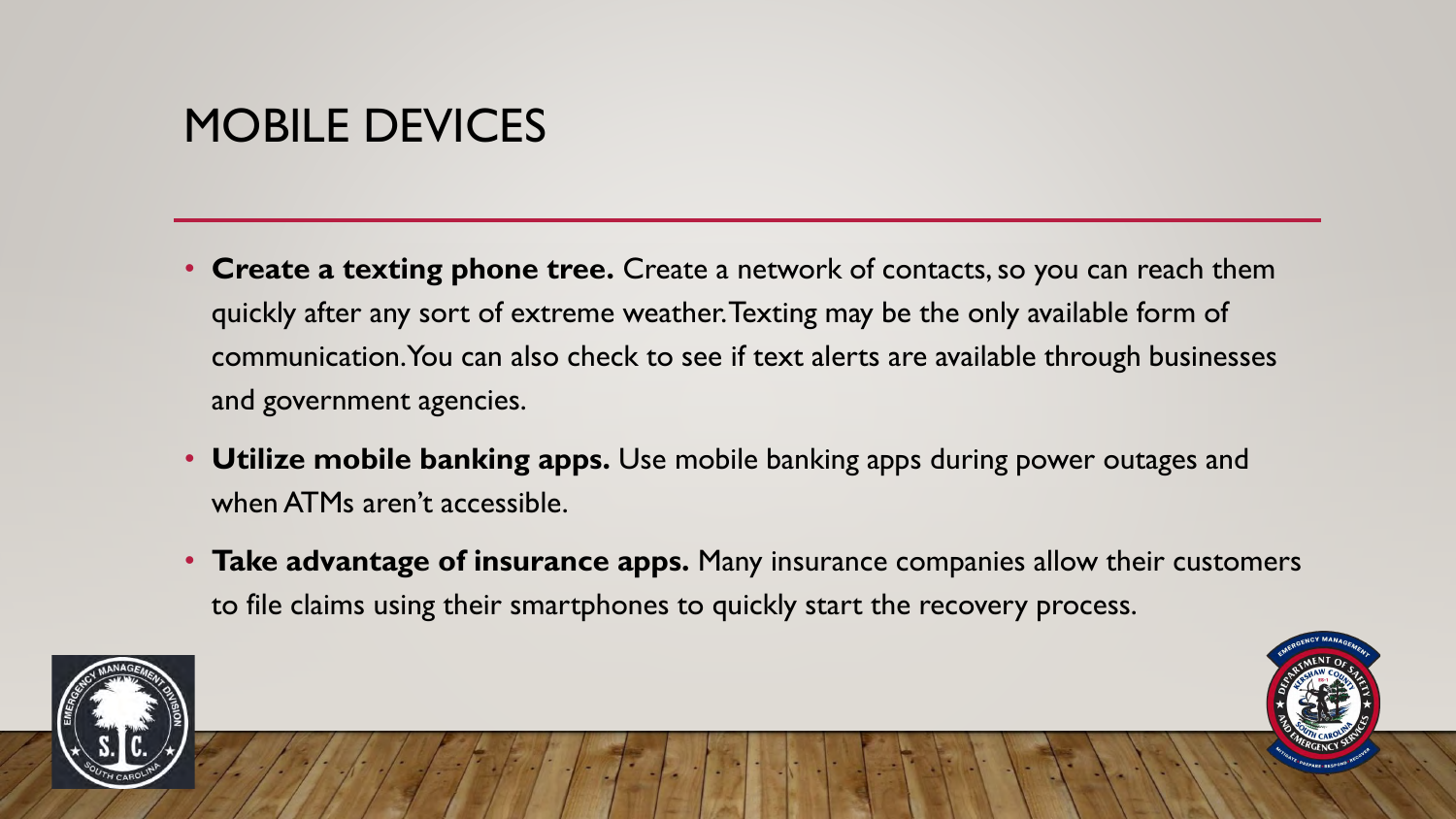# MOBILE DEVICES

- **Have a car phone charger and spare phone battery.** If power is out for an extended period, your car will be a valuable source of energy.
- **Have a backup.** During a large-scale disaster, it is possible that mobile networks can become overloaded or non-operational. Have a backup such as battery-powered or hand-crank NOAA weather radio.



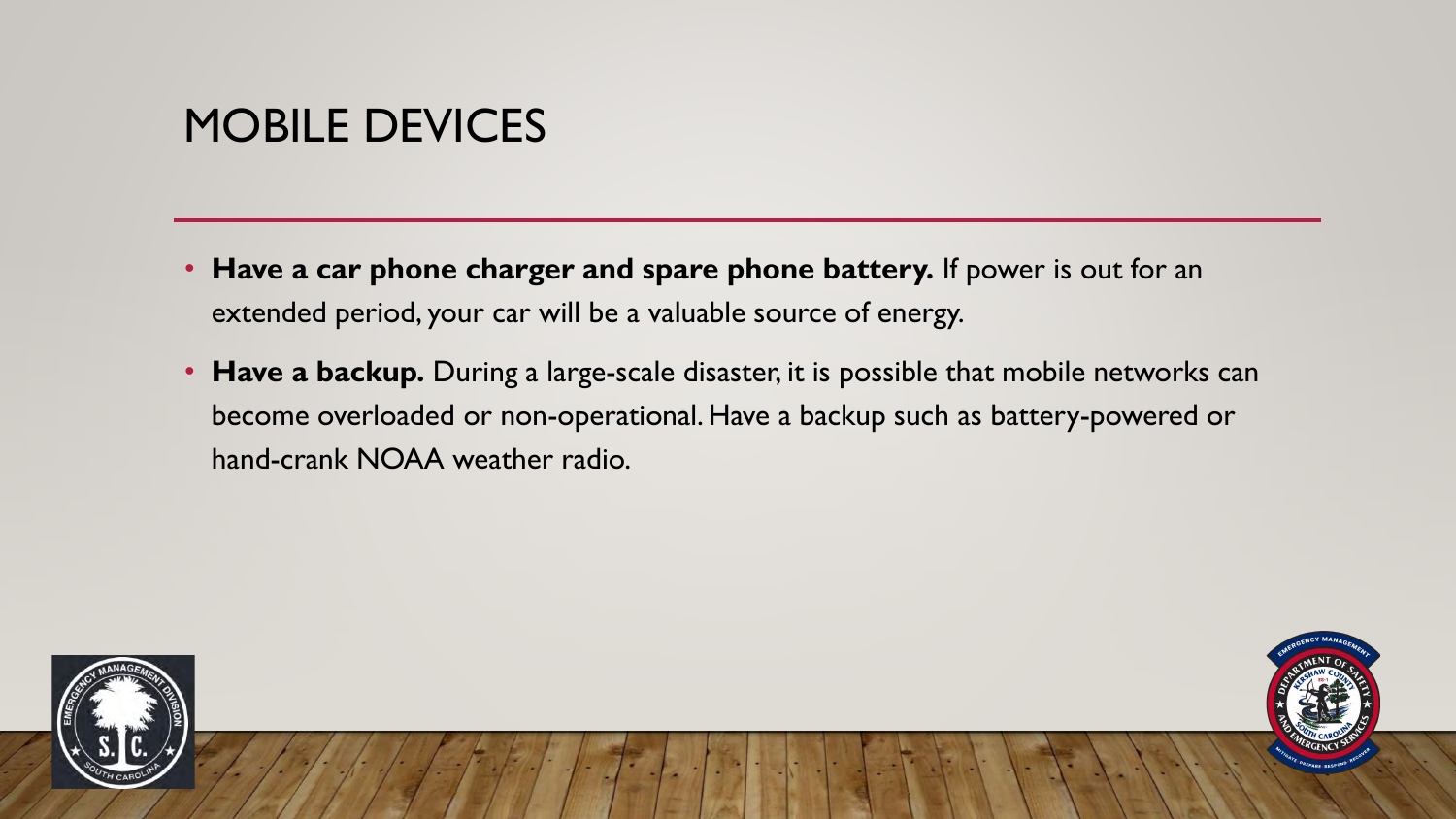#### APPS



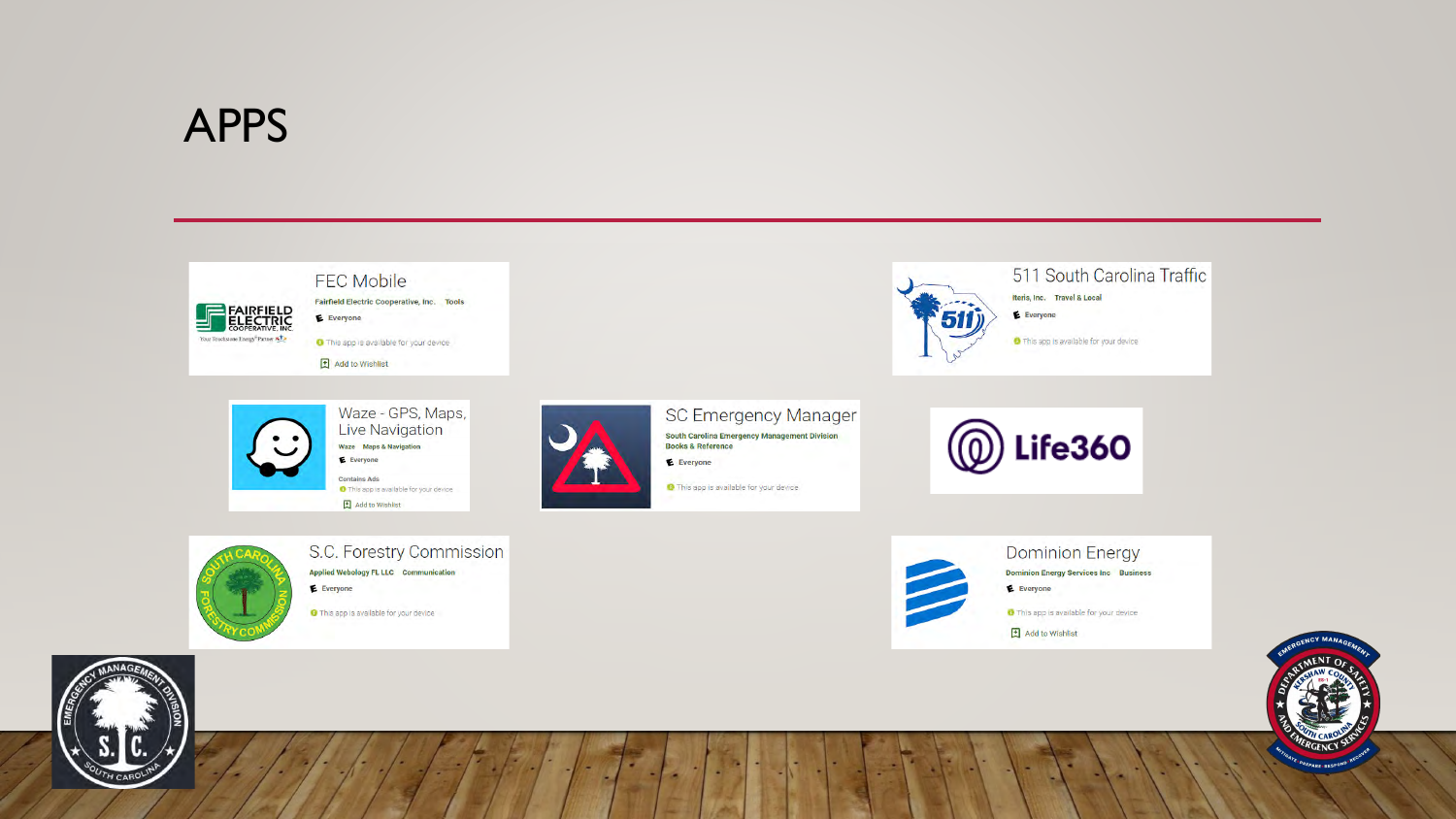# PRACTICE AN MAINTAIN YOUR PLAN

- Quiz your family every six months so they remember what to do.
- Conduct fire and emergency evacuation drills.
- Replace stored water every three months and stored food every six months.
- Check your fire extinguisher(s) and have them tested and serviced according to manufacturer's instructions.
- Test your smoke alarms monthly and change the batteries at least once a year.



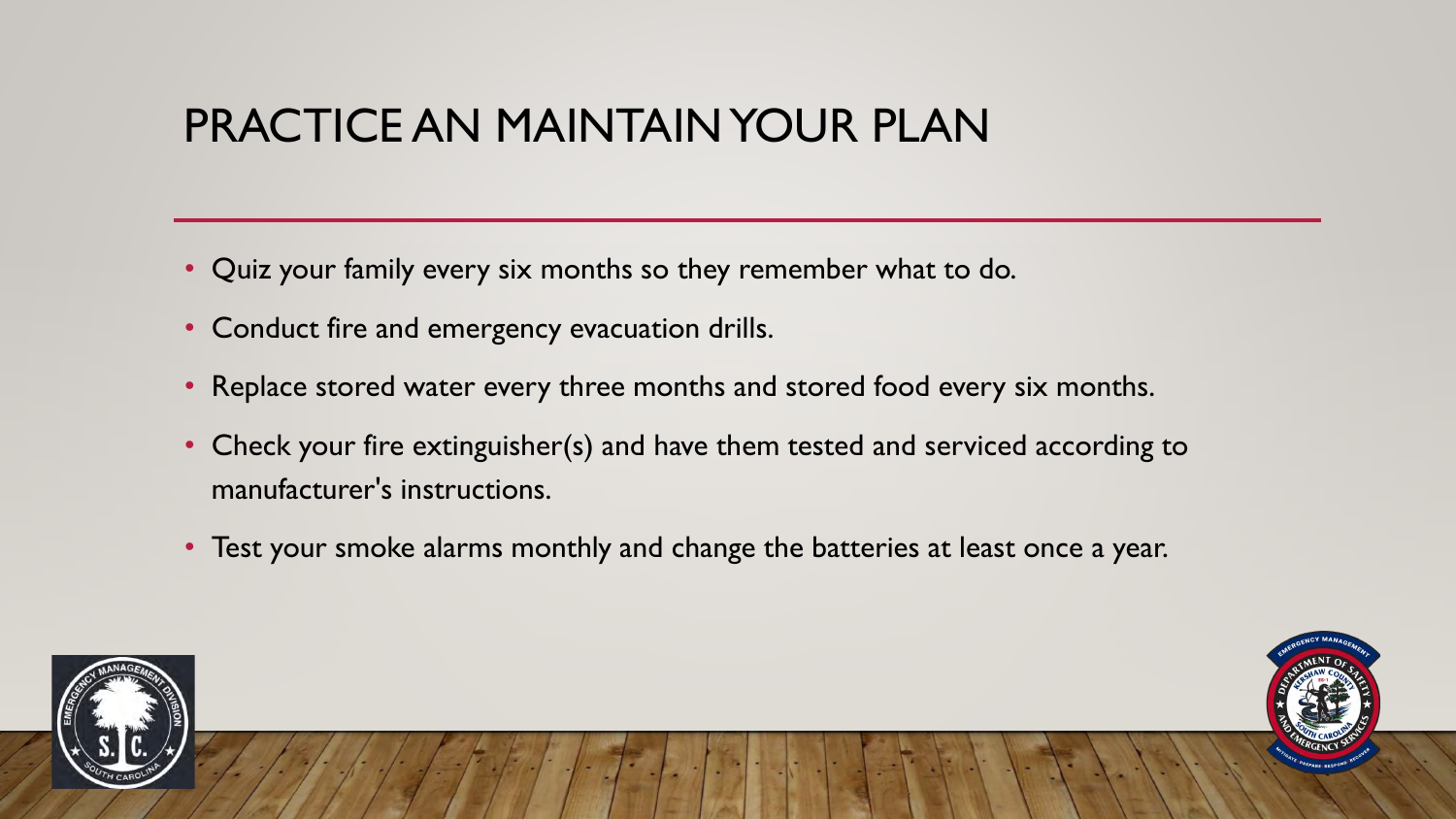# DON'T FORGET TO INCLUDE

• Know your Utilities providers in your area. Please don't call 911 for a power outage. Power providers in the area:

Fairfield Electric Coop. 800-499-7862

Dominion Energy power outage 888-333-4465

gas leak 800-815-0083

- Meet your neighbors. They may have a skill that will help out in a emergency.
- Plan for your pets!